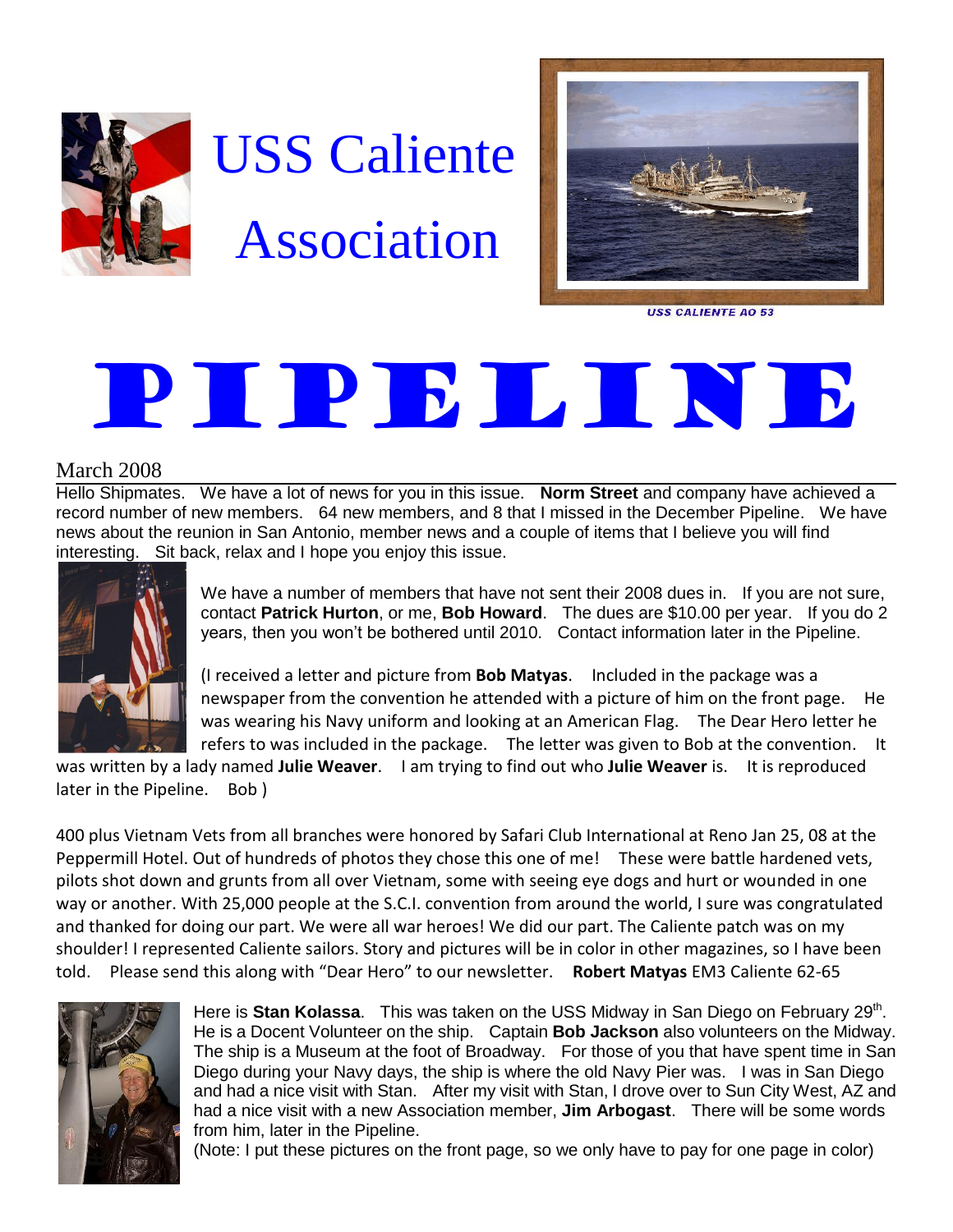# **Sad News**

I received the following letter from **Joe Benziger** Dear Bob

 All of **Bud Lynch's** shipmates who served with him aboard the Caliente during WW II were very distressed to learn of his death. We are making a donation to the Association's General Fund in his memory. Bud epitomized the term of "An Officer And A Gentleman". We offer our sincere condolences to Trudy and family.

Received 1/25/08 Dear Bob, Just to let you know that Douglas passed away at home yesterday morning. He had a four year battle with cancer (multiple myeloma). He treasured his days aboard the USS Caliente. Sincerely, Sandra Tolderlund Note: Sandra Is an Honorary Life Member

I received word that **Marvin Doschadis'** wife, **Cecelia "Cec" Doschadis**, passed away Saturday, Feb. 23, 2008 in Marengo, IA after an extended illness at the age of 83 years. Cec was united in marriage on June 7, 1947, to **Marvin W. Doschadis** in Walker, IA.

# **Member News**

#### Email from **Jim Locke**

Received newsletter just fine. It looked superb! Read with great interest the note from **Jack Nelson**. I was the Gunnery Officer and had been on Caliente for 3 years at that time and I actually qualified for the Surface Warfare designation during the trip back with those sweeps. We needed to have "formation steaming" experience as OOD and although we were the guide ship (means we did not do much formation maneuvering), **Capt McGuiness** qualified a couple of us. It was a REAL SLOW return as Jack indicated. I can't remember who the Engineering Officer was at the time, but I do recall **Ensign Jensen**... **Jim Locke**

#### Received from **Bob Reinhard** 12/16/07

Dear Bob,

In the Sept. issue of Pipeline you mentioned that **Bill Schmidtke** had sent you a 1961 Caliente Cruise Book, and that you intended to copy the pictures to a CD. Whenever it becomes available I would indeed like a copy. I was aboard from Oct. 1959 to Nov. 1962.

A memory: When I went aboard Caliente there was a man named **Pinkowski** aboard. Apparently he was being transferred or getting out, so I never got to know him. The story about **Pinkowski** was that on the previous cruise, in Hong Kong, "Pinky" had the aft watch one day, when one of those "bum boats" selling all kinds of things approached. "Pinky" saw some Wellington boots that he admired, and put \$20 into the boatman's basket as payment. The boatman then started off with "Pinky's" purchase. When "Pinky" raised his rifle, the boatman laughed, knowing it wasn't loaded. Then "Pinky" pulled a clip from his ammo belt, loaded the rifle, and a said "Now get back here with my #@!! boots!" According the the storyteller the little boat literally skipped along the water, back to the ship, the boots came up in the basket, and the boatman skittered away, thankful to be alive.

Don't know if the story is true, or not, but it was heard a few times in 1959. Can anybody confirm or deny? Anybody know or remember **Pinkowski?**

Best wishes for a great Christmas and a Happy New Year to you and yours. **Bob Reinhard** CD Sent 12/19

Received 12/12/07

Hi Bob,

Received your report and enjoyed reading it. In answer to **Lloyd Oliver's** question regarding the storm that put the Caliente in dry dock: I believe we went to Yokouska, Japan for dry dock. That's when I looked her over from ground level and realized just how big she really was. I was assigned to mess duty in the chief's mess or just got up to sick bay as a striker for hospital corpsman with **Chief Powell**. My memory takes a holiday now and then, being 73 and four months doesn't help much.

Thanks again.

**Frank Teachman** HM2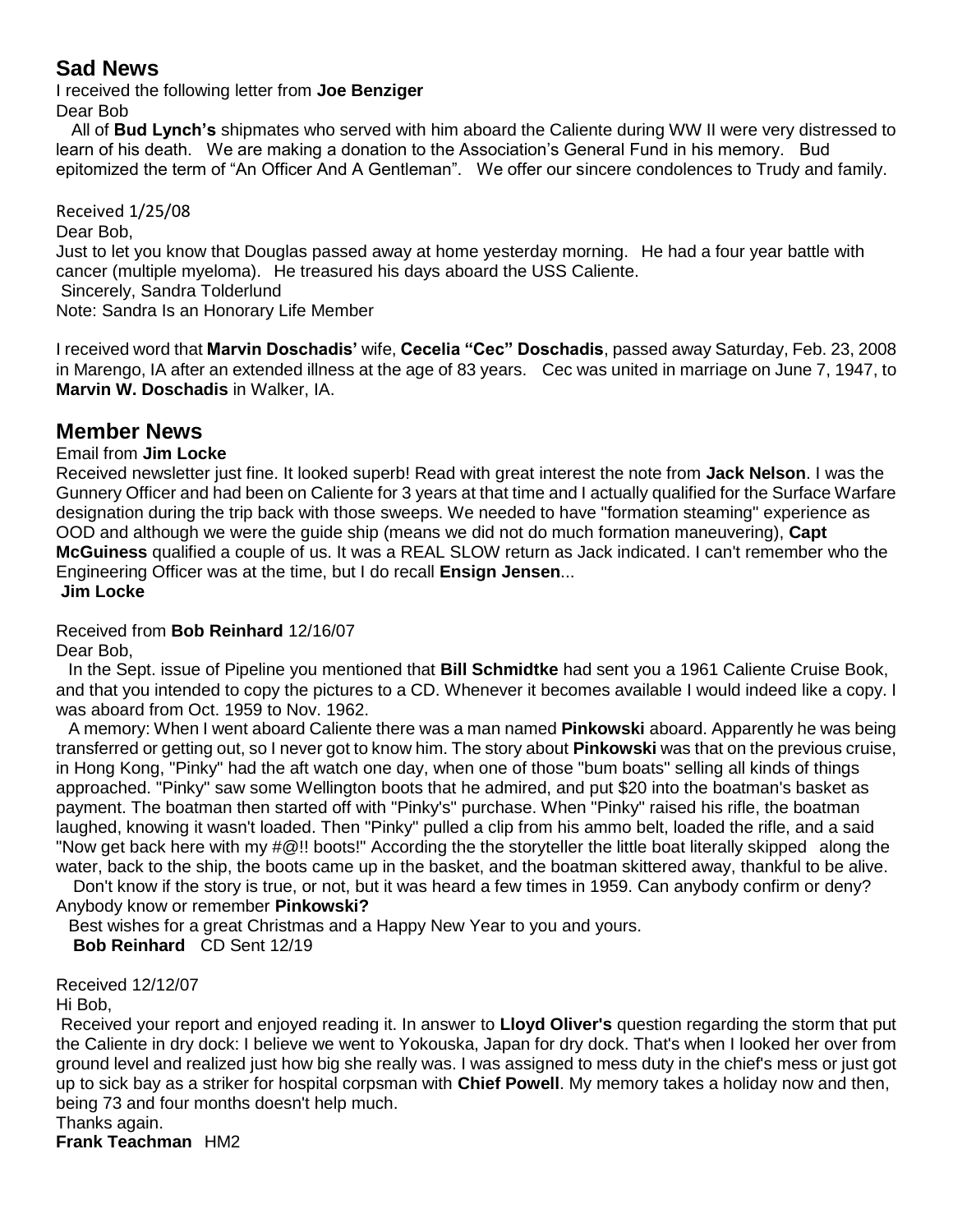#### Received 12/12/07 from **Bill Lawler** Hey, Bob!

 The Caliente Reunion was a huge success as far as Nancy and I are concerned. It was great to meet others who had sailed on the Cal, and get caught up with you, **Jack Hughes**, and **Morris Banks**. **Warren Froscheiser** and I didn't sail together, but he left the Cal and 3rd Division just a few months before I came aboard to be the Gunnery Officer. He knew most of the men in my division, and filled me in with some great stories. He and Bobbie are a hoot! The dinner cruise was terrific! Warren, Bobbie and I did most of our talking there, and it was on the bow that evening that **Jack Hughes** and I got re-acquainted, and Nancy got to meet him. What a super evening.

 Your buddy, **Rusty Pickett**, did an outstanding job. We thought the accommodations were excellent, the tour of Charleston most interesting, the food exciting, and the locale intriguing. We enjoyed the Fleet Landing's she crab soup and view of the water, then spent some shekels at the market.

 Thanks for setting up a hospitality room, Bob. Next time, let us know what we can do to help you during the reunion. I think any one of us would be happy to do some leg work for you.

 Nancy and I really enjoyed everyone we met. What a wonderful group of people, and how interesting it was to learn about them. We have many warm memories of them.

 Finally, Bob, the reunion book is well done. It is a good representation of places and faces with each attendee identified, as well as good group shots.

Your fitness report on this one: OUTSTANDING

Merry Christmas to you and Sherris.

Fair winds and following seas!

 Bill (Bill, it was great seeing you again. I hope to see you and Nancy in San Antonio. Thank you for the nice words. Bob)

**Note from the Editor**: I went to my first Caliente reunion in 1995 at Long Beach, CA. I didn't know anyone there. There were a few guys that were on the Cal the same time I was, but I didn't remember them. By attending the reunions, I have met many people and made a lot of new friends. At the reunions, we have a great time. If you can make it to a reunion, you may or may not see anyone you knew on the Cal, but I guarantee you will make new friends. End of sermon!!

### From **Jim Arbogast**

Following a line of Destroyers into Auckland Harbor, the Caliente was unable to complete a 90º turn like her escorts and slid up on a mud bank(1968). A drink that night in the local pubs was called Caliente on the Rocks. I have fond memories of my tour of duty on the Caliente and it was good that someone remembered me at my age (77). The years have been good.

I went from Caliente to the following assignments:

1. CO Navy Recruiting Station, Kansas City, MO.

2. Washington, DC, BuPers, NavCruitCom.

3. MPA, USS Kittyhawk, CVA-63

4. Retired – Worked in Commercial Air Conditioning for Trane and York as Service Manager – 10 years each position.

I started a Kennel and raised Irish Setters, Huskys, and Elk Hounds. I really enjoyed it.

Healthwise is another story!!

Quadruple Bypass

 3 deteriorated discs (L3,4,5) coupled with severe spinal stenosis. Surgery is not an option. Limited walking and standing.

I do have 3 canes, 2 walkers and an electric scooter. Thank goodness for pain meds.

(Note: Jim Arbogast is a very special person in my life. I have tried to find him on several occasions for almost 40 years. I don't know which of **Norm Street's** helpers found him, but you have my most sincere appreciation. Thank you. **Bob Howard**.

Received a call from **Bobby Pasola** (64-68 BM1) 210-655-9271. He just joined the Association and wanted to buy a ball cap. He lives in San Antonio and has room in his house if anyone is not able to afford the hotel room for the reunion.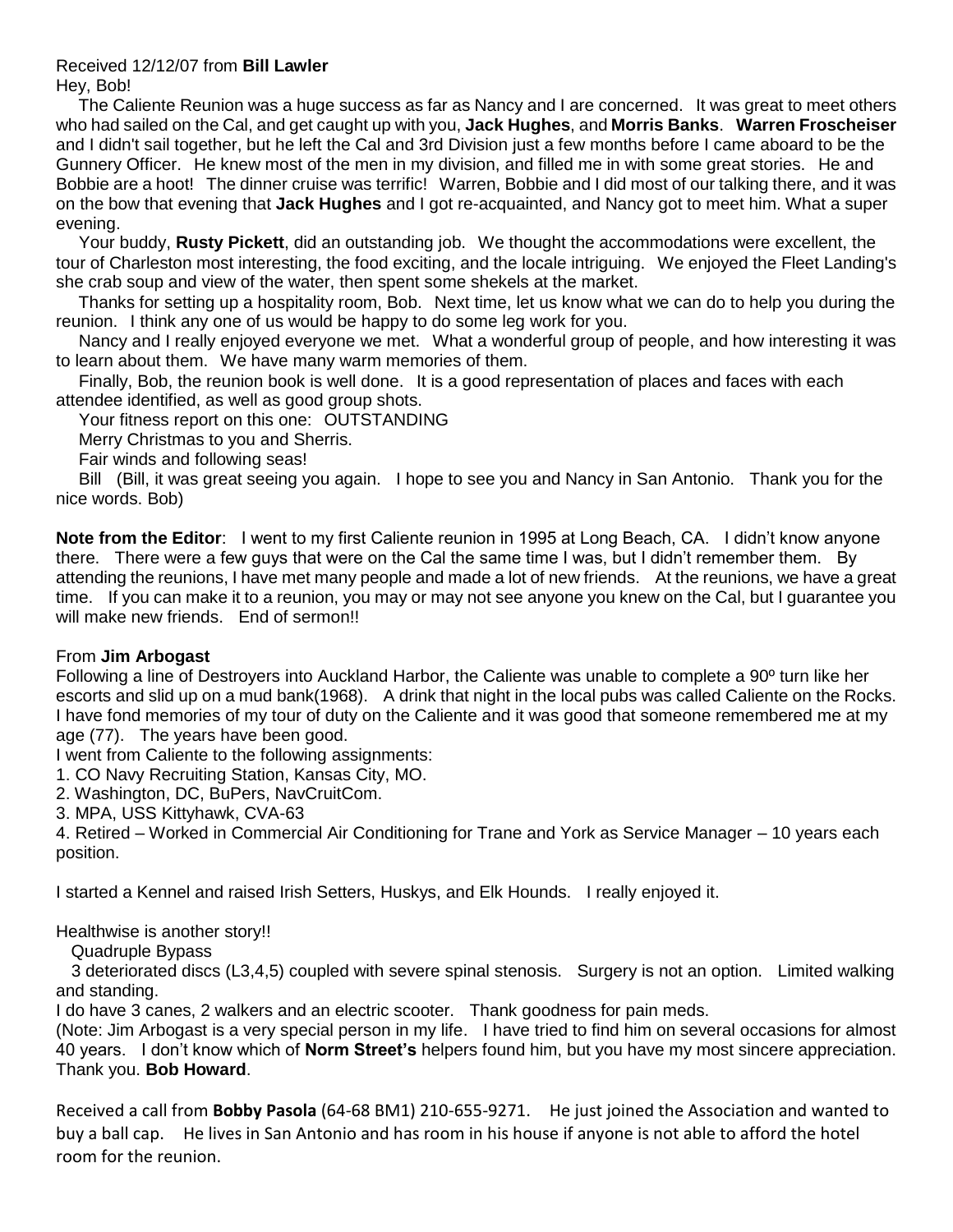This is a copy of the letter that was given to **Bob Matyas** at his convention. I was able to find the letter on the web, but the guy that runs that site is away on vacation and won't be back until April. I'll try and keep track. It is quite a letter. Bob

## JULIE WEAVER, AN OPEN LETTER TO ANYONE WHO SERVED IN VIETNAM Dear Hero,

I was in my twenties during the Vietnam era. I was a single mother and, I'm sad to say, I was probably one of the most self-centered people on the planet. To be perfectly honest, I didn't care one way or the other about the war. All I cared about was me; how I looked, what I wore, and where I was going. I worked and I played. I was never politically involved in anything, but I allowed my opinions to be formed by the media. It happened without my ever being aware. I listened to the protest songs and I watch the six o'clock news and I listened to all the people who were talking. After awhile, I began to repeat their words and, if you were to ask me, I'd have told you I was against the war. It was very popular. Everyone was doing it, and we never saw what it was doing to our men. All we were shown was what they were doing to the people of Vietnam.

My brother joined the Navy and then he was sent to Vietnam. When he came home, I repeated the words to him. It surprised me at how angry he became. I hurt him very deeply and there were years of separation - not only of miles, but also of character. I didn't understand.

In fact, I didn't understand anything until one day I opened my newspaper and saw the anguished face of a Vietnam veteran. The picture was taken at the opening of the Vietnam Veterans Memorial in Washington, D.C. His countenance revealed the terrible burden of his soul. As I looked at his picture and his tears, I finally understood a tiny portion of what you had given for us and what we had done to you. I understood that I had been manipulated, but I also knew that I had failed to think for myself. It was like waking up out of a nightmare, except that the nightmare was real. I didn't know what to do.

One day about three years ago, I went to a member of the church I attended at that time, because he had served in Vietnam. I asked him if he had been in Vietnam, and he got a look on his face and said, "Yes." Then, I took his hand, looked him square in the face, and said, "Thank you for going." His jaw dropped, he got an amazed look on his face, and then he said, "No one has ever said that to me." He hugged me and I could see that he was about to get tears in his eyes. It gave me an idea, because there is much more that needs to be said. How do we put into words, all the regret of so many years? I don't know, but when I have an opportunity, I take, so here goes.

Have you been to Vietnam? If so, I have something I want to say to you - Thank you for going! Thank you from the bottom of my heart. Please forgive me for my insensitivity. I don't know how I could have been so blind, but I was. When I woke up, you were wounded and the damage was done, and I don't know how to fix it. I will never stop regretting my actions, and I will never let it happen again.

Please understand that I am speaking for the general public also. We know we blew it and we don't know how to make it up to you. We wish we had been there for you when you came home from Vietnam because you were a hero and you deserved better. Inside of you there is a pain that will never completely go away. And you know what? It's inside of us, too; because when we let you down, we hurt ourselves, too. We all know it, and we suffer guilt and we don't know what to do. So we cheer for our troops and write letters to "any soldier" and we hang out the yellow ribbons and fly the flag and we love America. We love you too, even if it doesn't feel like it to you. I know in my heart that, when we cheer wildly for our troops, part of the reason is trying to make up for Vietnam. And while it may work for us, it does nothing for you. We failed you. You didn't fail us, but we failed you and we lost our only chance to be grateful to you at the time when you needed and deserved it. We have disgraced ourselves and brought shame to our country. We did it and we need your forgiveness. Please say you will forgive us and please take your rightful place as heroes of our country. We have learned a terribly painful lesson at your expense and we don't know how to fix it.

### From the heart,

©Copyright 2001 by Julie Weaver

"We sleep safe in our beds because rough men stand ready in the night to visit violence on those who would do us harm." ~ Orwell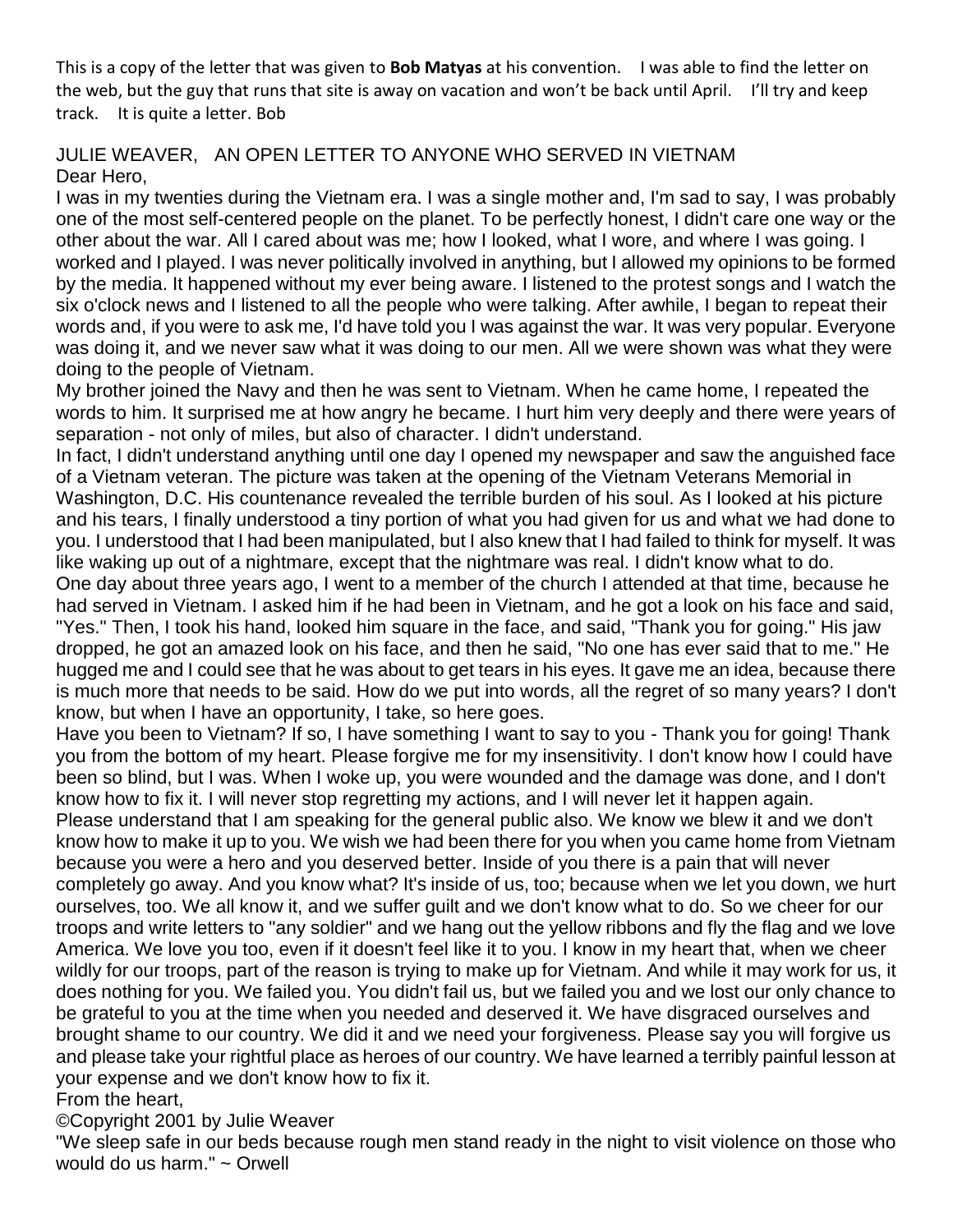#### I received the following from **Bob Jackson** and from **Joe Benziger:**

#### I Was a Sailor Once

I liked standing on the bridge wing at sunrise with salt spray in my face and clean ocean winds whipping in from the four quarters of the globe. I liked the sounds of the Navy - the piercing trill of the boatswains pipe, the syncopated clangor of the ship's bell on the quarterdeck, the harsh squawk of the 1MC, and the strong language and laughter of sailors at work. I liked Navy vessels - nervous darting destroyers, plodding fleet auxiliaries and amphibs, sleek submarines and steady solid aircraft carriers. I liked the proud names of Navy ships: Midway, Lexington, Saratoga, Coral Sea, Valley Forge - memorials of great battles won and tribulations overcome. I liked the lean angular names of Navy "tin-cans" and escorts - mementos of heroes who went before us. I liked the tempo of a Navy band blaring through the topside speakers as we pulled away from the oiler after refueling at sea. I liked liberty call and the spicy scent of a foreign port. I even liked the never ending paperwork and all hands working parties as my ship filled herself with the multitude of supplies, both mundane and to cut ties to the land and carry out her mission anywhere on the globe where there was water to float her.

I liked sailors, officers and enlisted men from all parts of the land, farms of the Midwest, small towns of New England, from the cities, the mountains and the prairies, from all the walks of life. I trusted and depended on them as they trusted and depended on me - for professional competence, for comradeship, for strength and courage. In a word, they were "shipmates"; then and forever. I liked the surge of adventure in my heart, when the word was passed: "Now set the special sea and anchor detail - all hands to quarters for leaving port," and I liked the infectious thrill of sighting home again, with the waving hands of welcome from family and friends waiting pier side. The work was hard and dangerous; the going rough times; the parting from loved ones painful, but the companionship was ever present. I liked the serenity of the sea after a day of hard work, as flying fish flitted across the wave tops.

I liked the feel of the Navy in darkness - the masthead and range lights, the red and green navigation lights and stern light, the pulsating phosphorescence of radar repeaters - they cut through the dusk and joined with the mirror of stars overhead. And I liked drifting off to sleep lulled by the myriad noises large and small that told me that my ship was alive and well, and that my shipmates on watch would keep me safe. I liked quiet birdwatchers with the aroma of strong coffee - the lifeblood of the Navy permeating everywhere. And I liked hectic watches when the exacting minuet of haze-gray shapes racing at flank speed kept all hands on a razor edge of alertness. I liked the sudden electricity of "general quarters, general quarters, all hands man your battle stations," followed by the hurried clamor of running feet on ladders and the resounding thump of watertight doors as the ship transformed herself in a few brief seconds from a peaceful workplace to a weapon of war - ready for anything.

I liked the traditions of the Navy and the men and women who made them. I liked the proud names of Navy heroes. A sailor could find much in the Navy: comrades-in-arms, pride in self and country, mastery of the seaman's trade. An adolescent could find adulthood. In years to come, when sailors are home from the sea, they will still remember with fondness and respect the ocean in all its moods. And then there will come again a faint whiff of stack gas, a faint echo of engine and rudder orders, and a vision of the bright bunting of signal flags snapping at the yardarm. Gone ashore for good they will grow wistful about their Navy days. Remembering this, they will stand taller and say, "I WAS A SAILOR ONCE." *Author Unknown*

### **New Members**

**New and Returning Members Missed in the December Pipeline (8) Alexander Bardy**. 1961 to 1962, SN. He lives with his wife Rea in Alanson, MI **Marvin Boozer**. 1952 to 1956, SN. He lives in Riverdale, GA **Robert D. Cooper**. 1943 to 1945, EM1. (Returnee and LM) He lives with his wife June in Glen Burnie, MD **James Grable**. 1959 to 1961, SH3. He lives with his wife Bonnie in Perris, CA **Edward Sansom**. 1951 to 1954, SN. He lives with his wife Rosemary in Paragould, AR **Frank Solchaga**. 1952 to 1956, BM3. He lives with his wife Carol in Lakeland, MN **Joe Trimmell**. 1960 to 1964, SKC. (Returnee) He lives with his wife Jennie in Derby, KS **Donald Verlenden**. 1953 to 1954, FT3. He lives in Libertyville, IL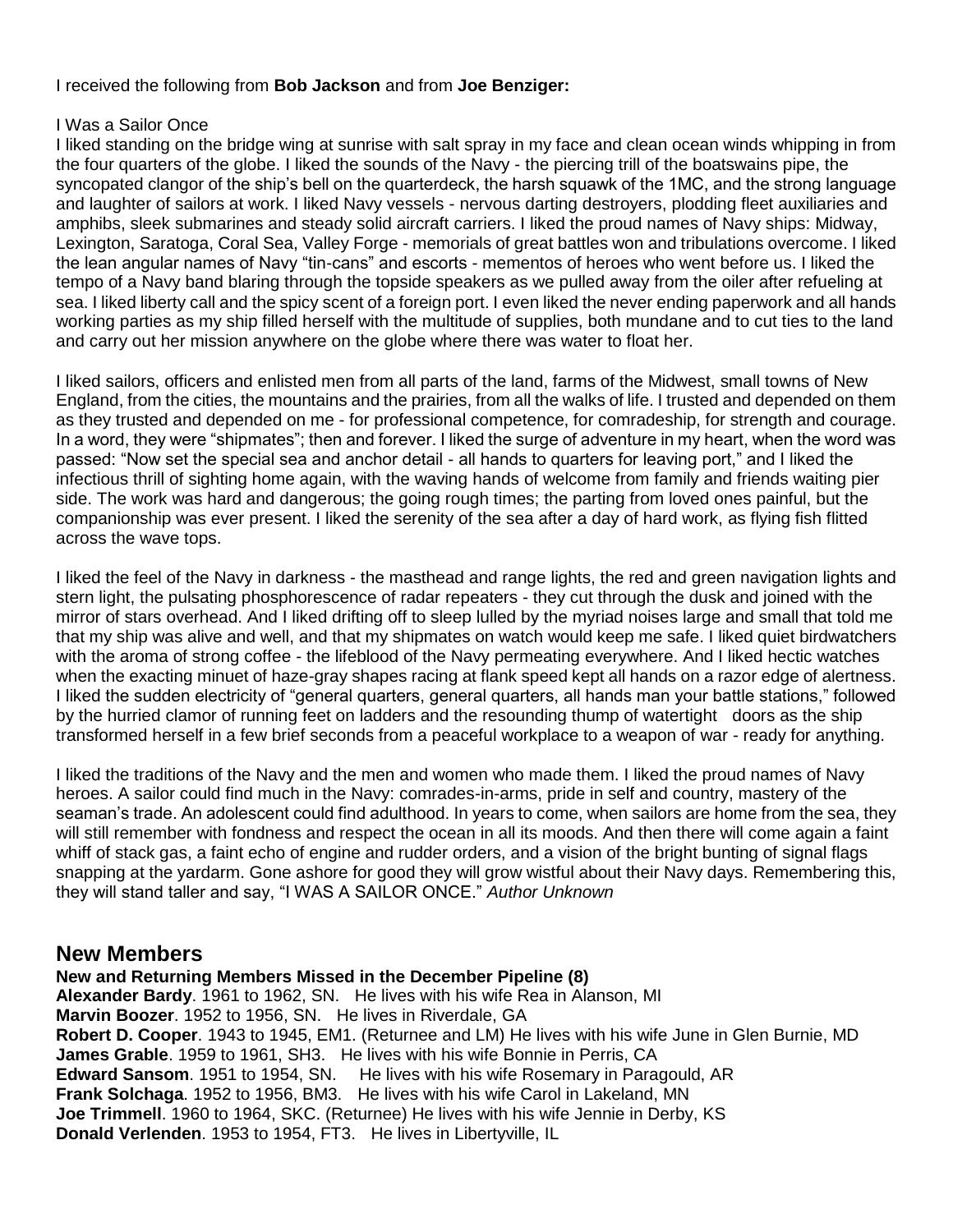#### **New and Returning Members Since The December Pipeline(64) James Arbogast**. 1966 to 1968, LT. He lives with his wife Ellen in Sun City West, AZ **Tony A. Ayala**. 1965 to 1968, GMGSN. He lives in Fort Dodge, IA **William F. Bayley**. 1961 to 1963, MM3. He lives on Bainbridge Island, WA **James Bedingfield**. 1953 to 1954, FN. He lives with his wife Nita in Stanton, TX **Bob Beeter**. 1966 to 1968, SK3. He lives with his wife Neva in Pleasanton, TX **Jack Bjarnason**. 1964 to 1966, MM2. He lives with his wife Josie in Vancouver, WA **Gerald P. Brady.** 1952 to 1956, MM2. He lives with his wife Agnes in St. Charles, IL **David Browning.** 1967 to 1968, PC3. He lives with his wife Kathy in Lake Oswego, OR **Stanley P. Bruns**. 1963 to1965, SN. He lives with his wife Sharon in Marco Island, FL **William E. Bugg.** 1963 to 1965, LTjg. He lives with his wife Sharon in Sequim, WA **Basil F. Burrows Jr**. 1963 to 1964, RM3. He lives with his wife Sharon in Swartz Creek, MI **Virgil L Caruth**. 1961 to 1962, SH3. He lives with his wife Norma in Hollister, MO **James I. Case.** 1963 to 1965, FN. He lives with his wife Sandra in Palmdale, CA **William L. Chisholm.** 1967 to 1968, SN. He lives with his wife Barbara in Gladstone, MO **Robert B. Connor**. 1962 to 1964, SK3. He lives with his wife Faye in Westlake, LA **Wallace D. Copeland**. 1967 to 1968, BTC. He lives in Manteca, CA **Norman Corey.** 1953, SN. He lives with his wife Eleanor in Adelanto, CA **Raymond A. Corliss**. 1964 to 1965, ETN3. He lives in Deerfield, NH **Sam Diaz,** 1954 to 1954, SN.(return) He lives in Santa Barbara, CA **Billy H.Farmer**. 1962 to 1966, BM2. He lives with his wife Mieko in Lakewood, CA **Robert E. Fites**. 1964 to 1967, MM2. He lives with his wife Virginia in Long Beach, CA **Wm. G (Bill) Freed.** 1968 to 1969,FN. He lives with his wife Maureen in Folsom, PA **Gary A. Girard**. 1963 to 1964,LTjg. He lives with his wife Anita in Jamestown, RI **C. Fletcher Gordy**. 1943 to 1944, YN1. (LM) He lives in Wilmington, DE **Ronald A. Hagen**. 1966 to 1967, MM3. He lives with his wife Cheryl in Cocoa, FL **Marvin Ray Hardy**. 1960 to 1963, FN. He lives with his wife Sue in Hemet, CA **Larry Hatterman**. 1958 to 1962, EM3. He lives with his wife Marilyn in Tucson, AZ **Eddie R. Hays**. 1952 to1955, GM2. He lives with his wife Nancy in Independence, MO **Roy D. Henson**. 1960 to 1964, BM3. He lives with his wife Lois in Stoutland, MO **William Hilley**. 1965 to 1967, LTjg. He lives with his wife Toni in Na'alehu, HI **Jerald Hodges**. 1953 to 1955, DK3. He lives with his wife Peggy in The Villages, FL **Warren B. Howell**. 1959 to 1963, EM3. He lives with his wife Brenda in Ruffin, NC **Dave E. Jennings**. 1960 to 1962, RD3. He lives with his wife Diana in Spokane, WA **Kenneth Kalbfleish**. 1965 to 1969, MM2. He lives with his wife Gail in Gasport, NY **Fred Lanker**. 1953 to 1955, SN. (renewal) He lives with his wife Nelda in Pollock Pines, CA **Ivan L. Legler**. 1966 to 1967, MMFN. He lives with his wife Peggy in Evansville, WI. **Larry Lottman**. 1966 to 1967, BM3. He lives with his wife Rachel in Wymore, NE. **Norris Mayben**. 1964 to 1967, BM2. He lives with his wife Tiennia in St. Augustine, FL. **Rodney McKinney**.1962 to 1964 SK2. He lives with his wife Sharon in La Mirada, CA **Foy D. McKissick**. 1966 to 1968, CS3. He lives inLyndon, KS **Tom L. Michel**. 1968 to 1970, BM3. He lives with his wife Tracy in North Bend, OR **Charles F Ogier**. 1964 to 1969, SKC. He lives with his wife Ritsuko in San Diego, CA **Bobby J. Pasola**. 1964 to 1968, BM1. He lives with his wife Yoshiko in San Antonio, TX **Clem Pullings Jr**. 1968 to 1970, GMG3. He lives in Bloomington, CA **Gerry Requarth.** 1951 to 1955, PO3. He lives with his wife Jeri in Murray, KY **Dale N. Richardson**. 1966 to 1967, ETN2. He lives with his wife Maiko in Kerrville, TX **Paul Roethemeyer.** 1963 to 1964, BT1. He lives with his wife Jeanne in Bolingbrook, IL **E. Mason Ruhlen**. 1964 to 1965, RM3. He lives with his wife Donna in Bayonne, NJ **Myron R. Sees**. 1970 to 1971, RM3. He lives with his wife Judy in Missouri, TX **James F. Sharkey**. 1969 to 1971, EM3. He lives with his wife Karen in Tewksbury, MA **Tom Shoopman**. 1965 to 1967, SN. He lives with his wife Janis in Suisun City, CA **Ernest Showalter**. 1952 to 1953, EM3. He lives with his wife Minnie in Midland, TX **Granville T.Smith**. 1966 to1968, PN3. He lives with his wife Marcia in Willis, MI **Max E. Stamm**. 1967, FN. He lives with his wife Tamera in Sacramento, CA **Carl F. Stark**. 1954 to 1956. He lives with his wife Lillian in Trinity, TX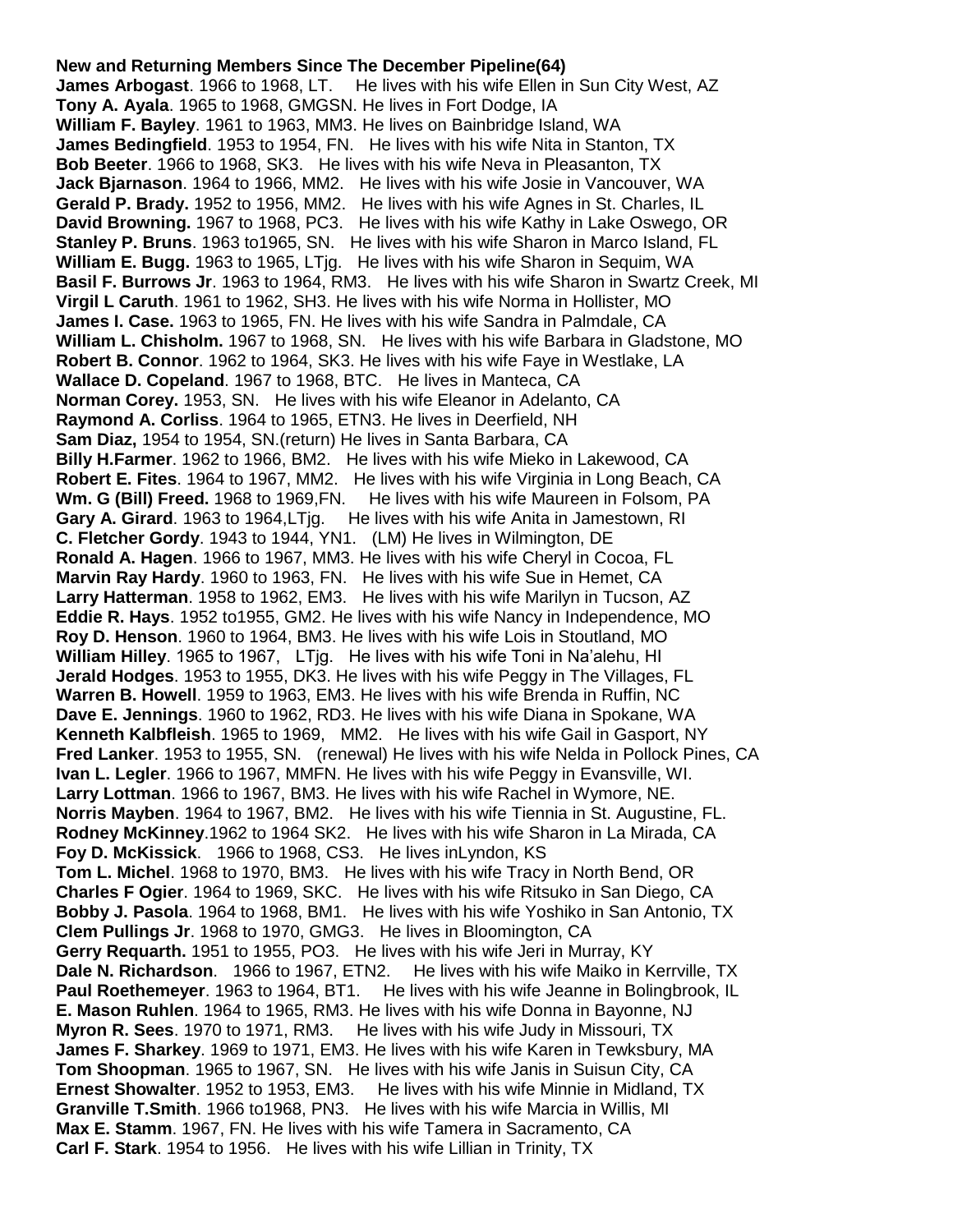**Tom V. Strain**. 1952 to 1953, FN. He lives in Houston, TX **Frank Streepy**. 1964 to 1967, YN2. He lives in Tacoma, WA **Roger A. Thresher**.1961 to 1963, MM3. He lives in Corona, CA **James E. Thurman**. 1960 to 1961, MM1. He lives with his wife Eleanor in West Valley, UT **Jose Valdez**. 1965 to 1967, YN3. He lives with his wife Marie in Grand Prairie, TX **Albert (Van) Vandegrift.** 1968 to1972, SM3.(renew) He lives with his wife Astrid in Santa Maria, CA **Richard G. Wargo**. 1952 to 1955, RM3. He lives with his wife Alice in Ocean Isle Beach, NC **Richard R. Witzke**. 1963 to 1964, ETN3. He lives with his wife Sally in Rochester, MN **Morris Woodburn**. 1950 to 1952, SN. He lives with his wife Marjorie in Kearney, AZ **Ernest Payne** was a Seaman on Caliente from 1966 to 1967. Ernie Passed away on September 17, 2007. His widow, Joanne sent in the money. We are listing **Joanne Payne** as an HLM. Her brother served on Caliente and she will work on getting him to join the Association. Joanne, lives in Los Angeles, CA. Welcome aboard Joanne.

(Please look the list over and check for any errors. If you find any, please let me know. Bob)

# **Congratulations to Norm Street and his dedicated crew for all they have done to make our Association a bigger and better one. Thank you.**

# **The USS Caliente Association Reunion in San Antonio, Texas Oct 9 – 12, 2008**

Last month I went to San Antonio and made arrangements for our reunion in October. There are still a lot of details that need to be worked out as far as tours, banquet, photographers and disc jockeys are concerned.

We will be staying at the Holiday Inn San Antonio Downtown-Market Square, 318 West Durango Blvd. It is about 5 blocks from the Riverwalk, but transportation to the Riverwalk is just across the street from the hotel. It is a really nice hotel with a very large swimming pool, excellent banquet facilities and a very professional staff. They just completed a big remodeling project.

The room rate for us is \$115.00 per night, plus 16.75% tax. I have reserved a block of 30 rooms for the reunion, with 5 rooms for 2 days before and 5 rooms for 2 days after. With all the new members, we may need more rooms. **Get your reservation in early if you think you might be able to attend**. You can always cancel if you need to. The reservation deadline is September 7<sup>th</sup>. Call 800-972-3480 or 210-225-9005 to book your reservation. Our rate code is UCA. They are providing a web page for information, but it will take me a while to get it set up.

A tentative schedule for now. Thursday, Oct. 9 Registration and reception, Friday, Oct. 10 Bus tour of San Antonio, then to Fredricksburg to the Nimitz Museum, the Bush Museum and the Museum of the Pacific. The Banquet will be on Friday evening instead of Saturday. Saturday, Oct 11, Business meeting in the morning, and possibly an optional Riverwalk tour in the afternoon or evening. I am still working on the details.

I plan to have all the details arranged and published in the June Pipeline. Once I get the web page set up, I will email the link to the site to those of you that have web access. I will ask **Norm Street** to add the link to the Caliente site.

# **Association Dues**

Here is the punch line. We have quite a few members that have not paid their dues for 2008. They were due by January 15, 2008. After several years of dues at \$20.00, we finally got the dues reduced to \$10.00. Not too much to ask. If you haven't paid your dues for 2008, please send the \$10.00 to **Pat Hurton**, 14075 Kelsey Drive, Chico, CA. 95973-9262.

If you have any comments or suggestions, please let me know. **Bob Howard,** 2674 Buena Vista Ave., Walnut Creek, CA 94597-2547, 925-939-3662 or email a[t rhoward328@aol.com](mailto:rhoward328@aol.com) The next Pipeline will be published in June. Thank you for allowing me to be of service.

#### **Humor and a story of interest on the next page**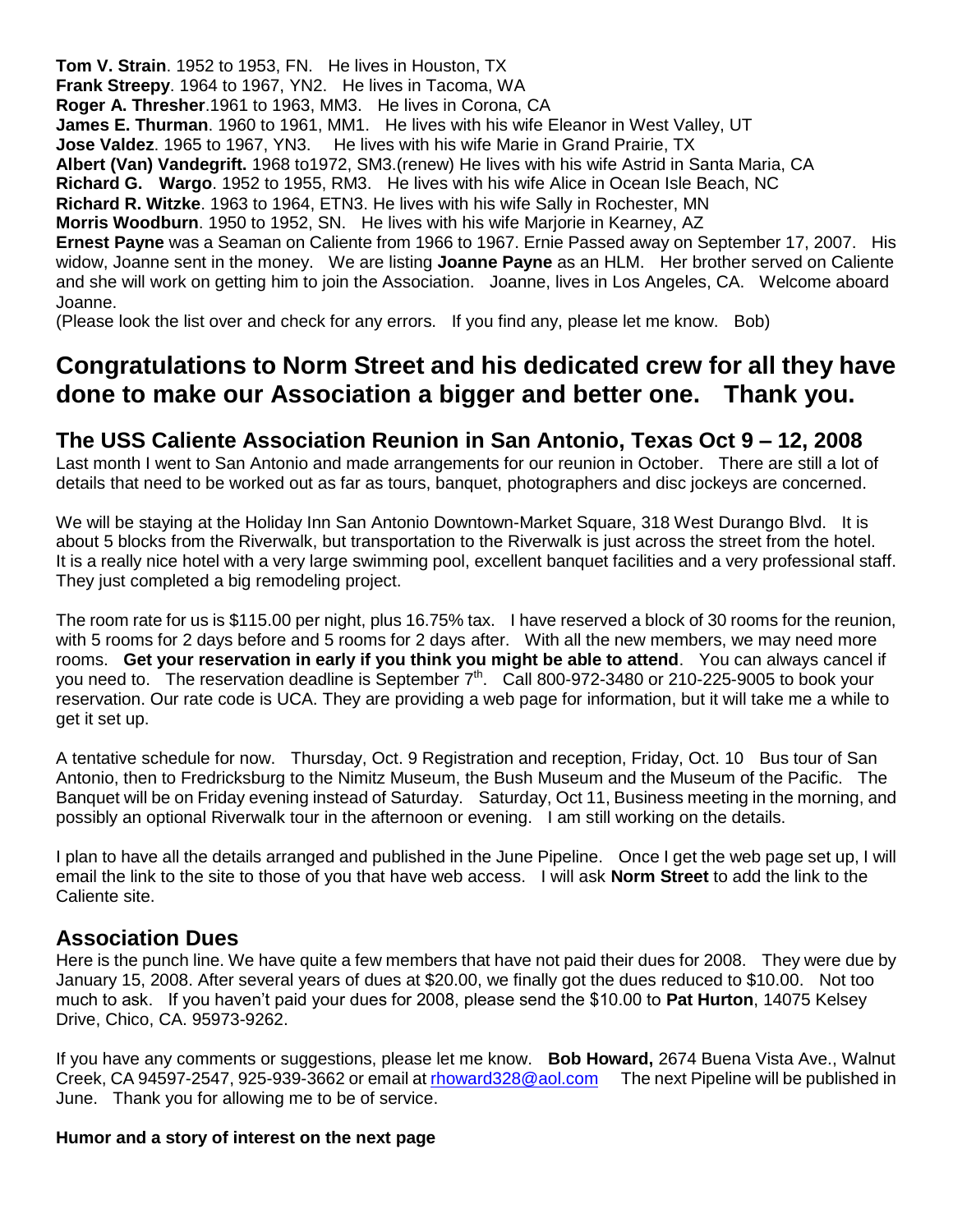This was sent to me by **Captain Bob Jackson**

 Back in September of 2005, on the first day of school, Martha Cothren, a social studies school teacher at Robinson High School in Little Rock, did something not to be forgotten.

 On the first day of school, with the permission of the school superintendent, the principal and the building supervisor, she removed all of the desks out of her classroom.

When the first period kids entered the room they discovered that there were no desks. Looking around, confused, they asked, "Ms. Cothren, where're our desks?"

 She replied, "You can't have a desk until you tell me what you have done to earn the right to sit at a desk." They thought, "Well, maybe it's our grades."

"No," she said.

Maybe it's our behavior." She told them, "No, it's not even your behavior.

And so, they came and went, the first period, second period, third period. Still, no desks in the classroom.

By early afternoon television news crews had started gathering in Ms. Cothren's classroom to report about this crazy teacher who had taken all the desks out of her room.

The final period of the day came and as the puzzled students found seats on the floor of the deskless classroom.

Martha Cothren said, "Throughout the day no one has been able to tell me just what he/she has done to earn the right to sit at the desks that are ordinarily found in this classroom. Now I am going to tell you."

At this point, Martha Cothren went over to the door of her classroom and opened it.

Twenty-seven (27) U.S. Veterans, all in uniforms, walked into that classroom, each one carrying a school desk. The Vets began placing the school desks in rows, and then they would walk over and stand alongside the wall. By the time the last soldier had set the final desk in place those kids started to understand, perhaps for the first time in their lives, just how the right to sit at those desks had been earned.

Martha said, "You didn't earn the right to sit at these desks. These heroes did it for you. They placed the desks here for you. Now, it's up to you to sit in them. It is your responsibility to learn, to be good students, to be good citizens. They paid the price so that you could have the freedom to get an education. Don't ever forget it."

By the way, this is a true story.... If you can read this, thank a teacher. If you read it in English, thank a soldier.

Yes, it really is a true story...

Two California Highway Patrol Officers were conducting speeding enforcement on I-15, North of MCAS Miramar. One of the officers was using a hand held radar device to check speeding vehicles approaching near the crest of a hill.

\_\_\_\_\_\_\_\_\_\_\_\_\_\_\_\_\_\_\_\_\_\_\_\_\_\_\_\_\_\_\_\_\_\_\_\_\_\_\_\_\_\_\_\_\_\_\_\_\_\_\_\_\_\_\_\_\_\_\_\_\_\_\_\_\_\_\_\_\_\_\_\_\_\_\_\_\_\_\_\_\_\_\_\_\_\_\_\_

The officers were suddenly surprised when the radar gun began reading 300 miles per hour. The officer attempted to reset the radar gun, but it would not reset and turned off.

Just then a deafening roar over the treetops revealed that the radar had in fact locked onto a USMC F/A-18 Hornet which was engaged in a low flying exercise near the location.

Back at the CHP Headquarters the Patrol Captain fired off a complaint to the USMC Base Commander.

#### Back came a reply in true USMC style:

Thank you for the message, which allows us to complete the file on this incident. You may be interested to know that the tactical computer in the Hornet had detected the presence of, and subsequently locked onto your hostile radar equipment and automatically sent a jamming signal back to it. Furthermore, an air to ground missile aboard the fully armed aircraft had also automatically locked onto your equipment. Fortunately the Marine Pilot flying the Hornet recognized the situation for what it was, quickly responded to the missile system alert status and was able